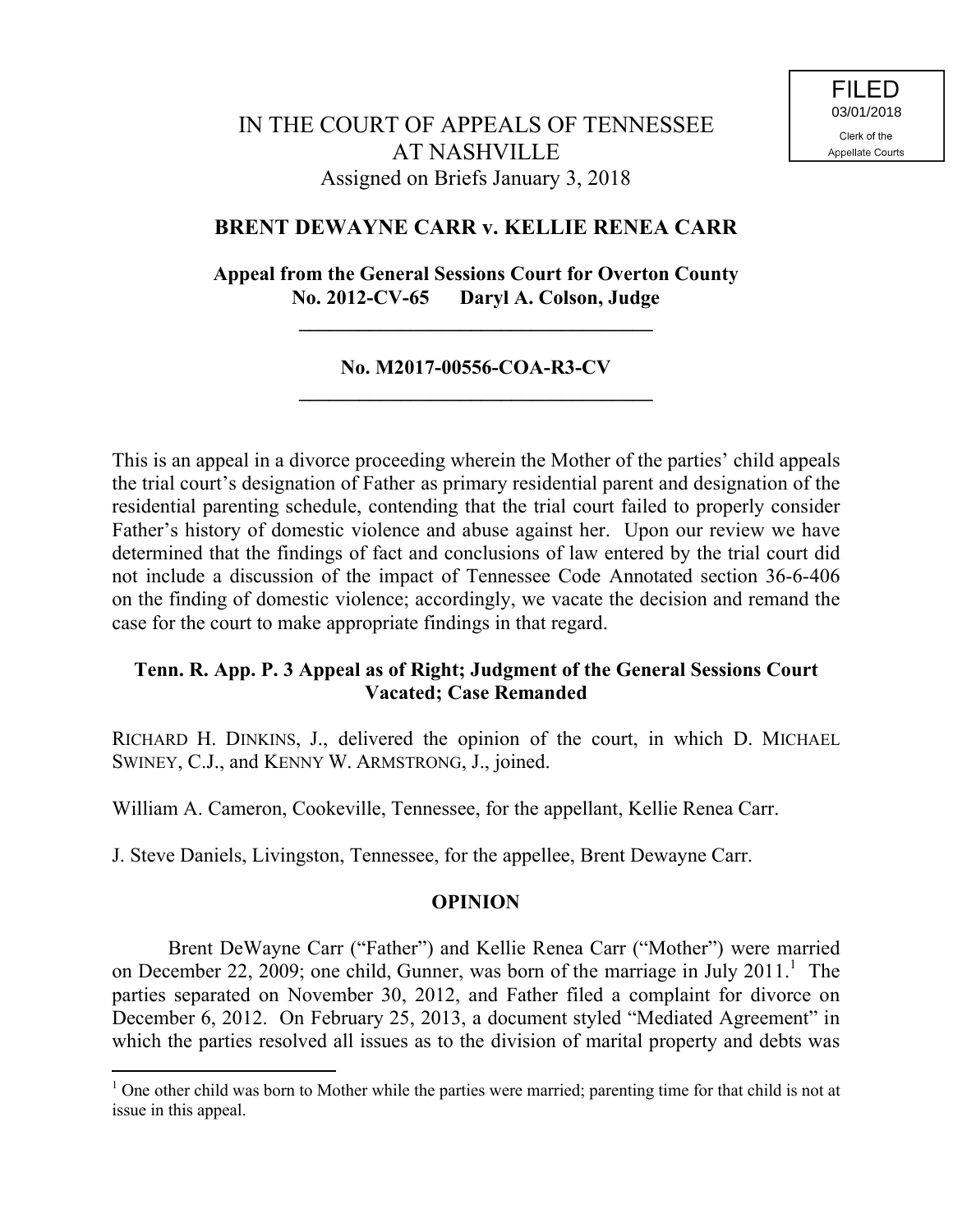filed with the court; an agreed Parenting Plan Order was also filed, designating both parties as Primary Residential Parents and granting each 182.5 days of residential parenting time. There is no indication in the record that either document was made the order of the court.

The parties attempted to reconcile without success, and in August 2015 Mother left the home; on August 21, Father filed an ex parte petition for a temporary order seeking to restrain Mother "from interfering with his care, custody and control of [Gunner] . . . pending a hearing on the Restraining Order or a full and final hearing as to the divorce action." The court issued the order, extending it on September 10 to allow Father to secure service of the petition. Mother was served and filed her answer on December 9, denying the salient allegations of the petition.

Trial was held on December 20, 2016. At the conclusion of the trial, the court declared the parties divorced and took matters related to the parenting plan under advisement. On January 10, 2017, the court entered its Findings of Fact and Conclusions of Law, and on February 10 entered the final order, incorporating the Findings and Conclusions, naming Father as Primary Residential Parent and setting out the parenting schedule for Gunner. Mother appeals the designation of Father as primary custodian of Gunner, contending that the designation of Father as primary residential parent is contrary to the preponderance of the evidence and that the court failed to "properly consider the years of substantiated domestic abuse committed by [Father]" in creating the residential parenting schedule.

#### **DISCUSSION**

#### **I. STANDARD OF REVIEW**

"Trial courts have broad discretion in devising permanent parenting plans and designating the primary residential parent." *Burton v. Burton*, No. E2007-02904-COA-R3-CV, 2009 WL 302301, at \*2 (Tenn. Ct. App. Feb. 9, 2009). Because decisions regarding parental responsibility often hinge on subtle factors, such as the parent's demeanor and credibility during the proceedings, appellate courts are reluctant to secondguess a trial court's parenting schedule determinations. *Adelsperger v. Adelsperger*, 970 S.W.2d 482, 485 (Tenn. Ct. App. 1997). Consequently, a trial court's decision regarding a permanent parenting plan will be set aside only when it "falls outside the spectrum of rulings that might reasonably result from an application of the correct legal standards to the evidence found in the record." *Eldridge v. Eldridge*, 42 S.W.3d 82, 88 (Tenn. 2001). It is not the role of the appellate courts to "tweak [parenting plans] . . . in the hopes of achieving a more reasonable result than the trial court." *Id.*

We review the trial court's factual findings *de novo* upon the record, accompanied by a presumption of correctness, unless the evidence preponderates otherwise. Tenn. R.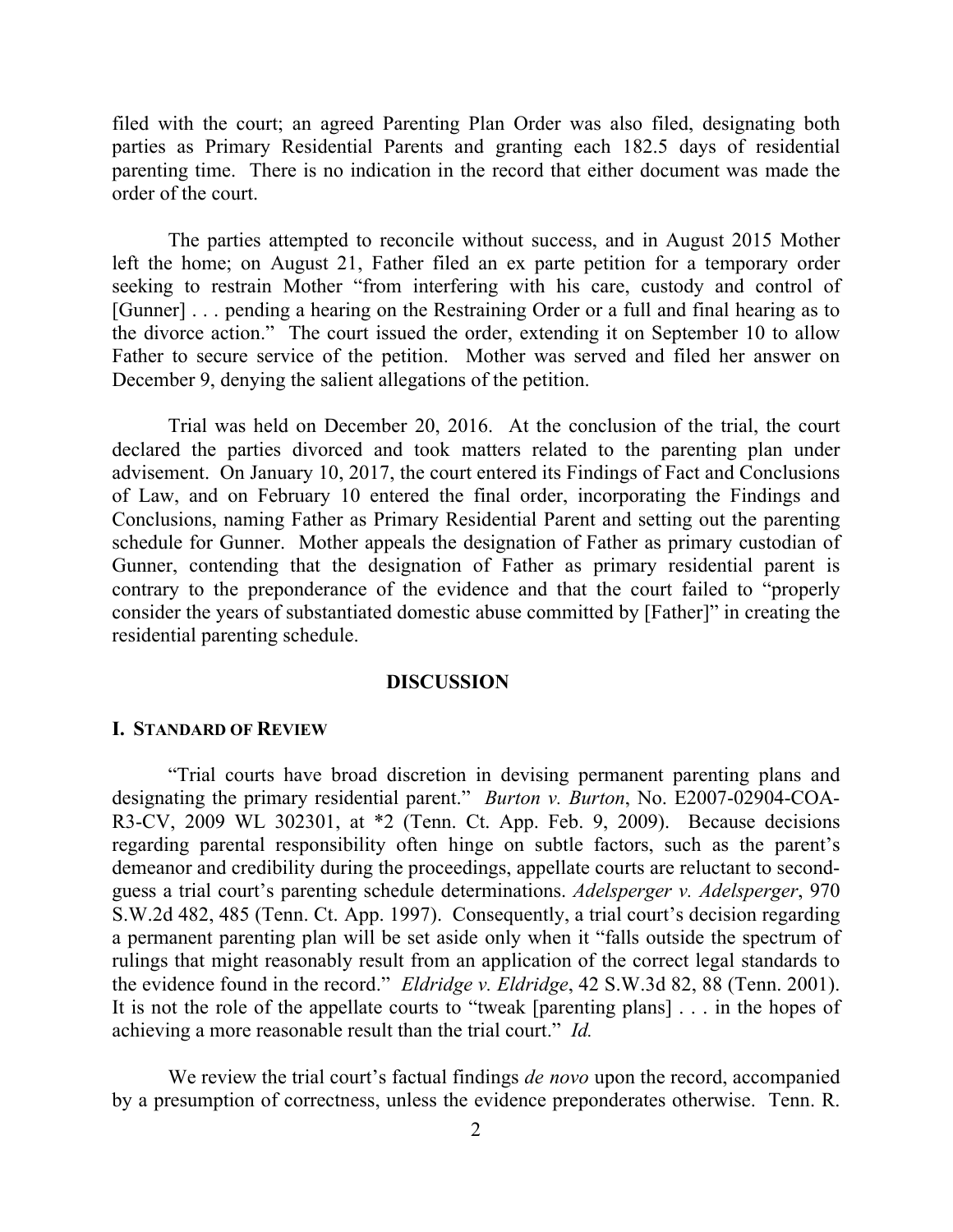App. P. 13(d). When the trial court makes no specific findings of fact, we review the record to determine where the preponderance of the evidence lies. *Ganzevoort v. Russell*, 949 S.W.2d 293, 296 (Tenn. 1997). Accordingly, we will not disturb the parenting plan fashioned by the trial court unless that decision is based on a material error of law or the evidence preponderates against it. *Adelsperger*, 970 S.W.2d at 485.

#### **II. ANALYSIS**

 $\overline{a}$ 

Tennessee Code Annotated section 36-6-404 requires the final order in a divorce action to incorporate a permanent parenting plan for any minor children, defined as "a written plan for the parenting and best interests of the child, including the allocation of parenting responsibilities and the establishment of a residential schedule…." Tenn. Code Ann. § 36-6-402(3) (2017). The residential schedule is to include the designation of the primary residential parent (section 36-6-402(5)), defined as the parent with whom the child resides more than 50% of the time (section 36-6-402(4)), and in developing the plan, the court "shall consider the factors at [section]  $36-6-106(a)(1)-(15)$ ."<sup>2</sup> *Id.* § 36-6-

(1) The strength, nature, and stability of the child's relationship with each parent, including whether one (1) parent has performed the majority of parenting responsibilities relating to the daily needs of the child;

(2) Each parent's or caregiver's past and potential for future performance of parenting responsibilities, including the willingness and ability of each of the parents and caregivers to facilitate and encourage a close and continuing parent-child relationship between the child and both of the child's parents, consistent with the best interest of the child. In determining the willingness of each of the parents and caregivers to facilitate and encourage a close and continuing parent-child relationship between the child and both of the child's parents, the court shall consider the likelihood of each parent and caregiver to honor and facilitate court ordered parenting arrangements and rights, and the court shall further consider any history of either parent or any caregiver denying parenting time to either parent in violation of a court order;

(3) Refusal to attend a court ordered parent education seminar may be considered by the court as a lack of good faith effort in these proceedings;

(4) The disposition of each parent to provide the child with food, clothing, medical care, education and other necessary care;

(5) The degree to which a parent has been the primary caregiver, defined as the parent who has taken the greater responsibility for performing parental responsibilities;

(6) The love, affection, and emotional ties existing between each parent and the child;

<sup>&</sup>lt;sup>2</sup> Tennessee Code Annotated section 36-6-106(a) states:

<sup>(</sup>a) In a suit for annulment, divorce, separate maintenance, or in any other proceeding requiring the court to make a custody determination regarding a minor child, the determination shall be made on the basis of the best interest of the child. In taking into account the child's best interest, the court shall order a custody arrangement that permits both parents to enjoy the maximum participation possible in the life of the child consistent with the factors set out in this subsection (a), the location of the residences of the parents, the child's need for stability and all other relevant factors. The court shall consider all relevant factors, including the following, where applicable: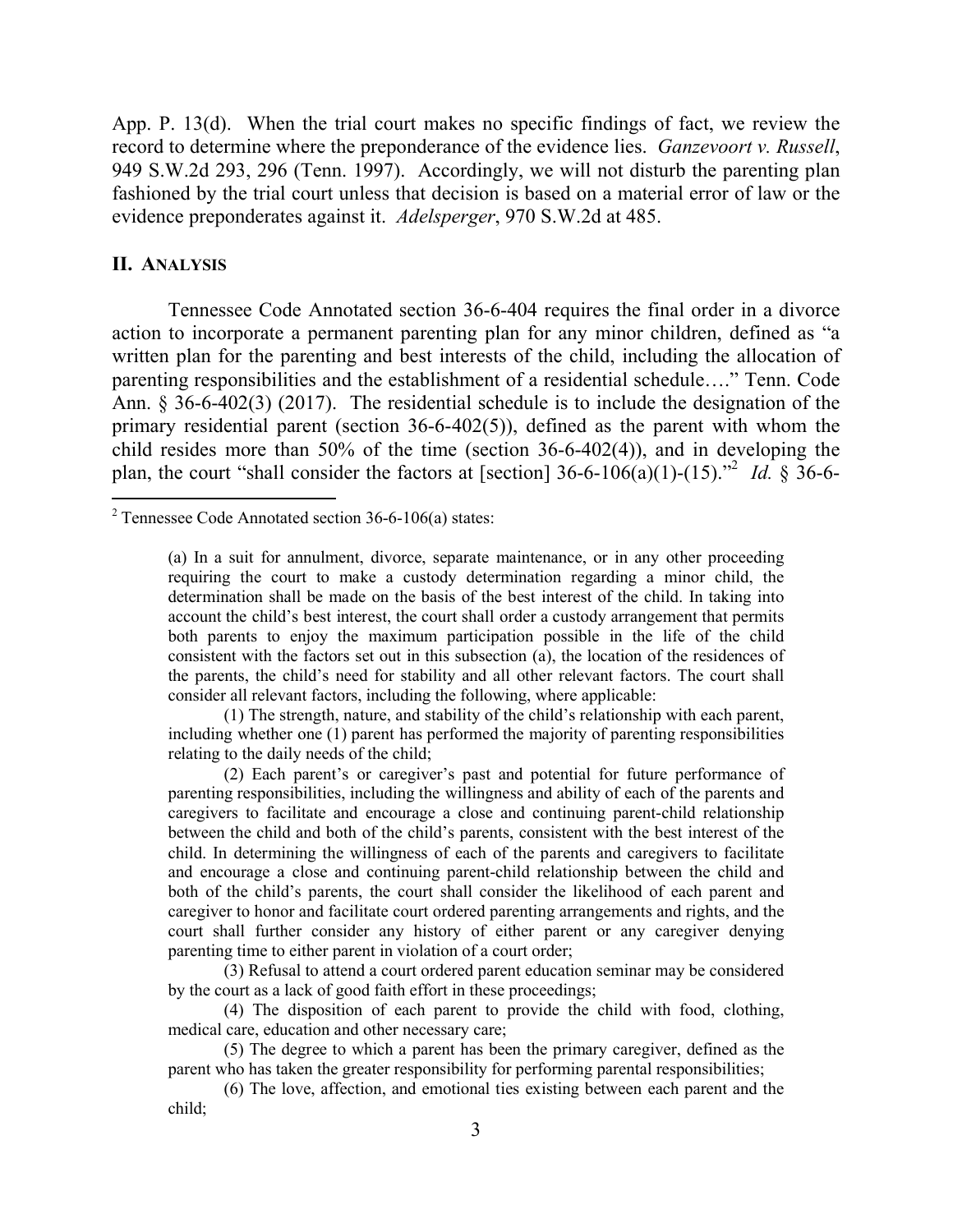404(b). Pertinent to the issues in this appeal, Tennessee Code Annotated section 36-6- 406 provides that:

(a) The permanent parenting plan and the mechanism for approval of the permanent parenting plan shall not utilize dispute resolution, and a parent's residential time as provided in the permanent parenting plan or temporary parenting plan shall be limited if it is determined by the court, based upon a prior order or other reliable evidence, that a parent has engaged in any of the following conduct:

\* \* \*

(2) Physical or sexual abuse or a pattern of emotional abuse of the parent, child or of another person living with that child as defined in § 36-3-601.

The trial court made the following findings of fact which are pertinent to both the designation of Father as primary residential parent and to Father's history of domestic violence; they also inform our discussion of the issues raised by Mother.<sup>3</sup>

(7) The emotional needs and developmental level of the child;

(9) The child's interaction and interrelationships with siblings, other relatives and step-relatives, and mentors, as well as the child's involvement with the child's physical surroundings, school, or other significant activities;

(10) The importance of continuity in the child's life and the length of time the child has lived in a stable, satisfactory environment;

(11) Evidence of physical or emotional abuse to the child, to the other parent or to any other person. The court shall, where appropriate, refer any issues of abuse to juvenile court for further proceedings;

(12) The character and behavior of any other person who resides in or frequents the home of a parent and such person's interactions with the child;

(13) The reasonable preference of the child if twelve (12) years of age or older. The court may hear the preference of a younger child upon request. The preference of older children should normally be given greater weight than those of younger children;

(14) Each parent's employment schedule, and the court may make accommodations consistent with those schedules; and

(15) Any other factors deemed relevant by the court.

<sup>(8)</sup> The moral, physical, mental and emotional fitness of each parent as it relates to their ability to parent the child. The court may order an examination of a party under Rule 35 of the Tennessee Rules of Civil Procedure and, if necessary for the conduct of the proceedings, order the disclosure of confidential mental health information of a party under  $\S$  33-3-105(3). The court order required by  $\S$  33-3-105(3) must contain a qualified protective order that limits the dissemination of confidential protected mental health information to the purpose of the litigation pending before the court and provides for the return or destruction of the confidential protected mental health information at the conclusion of the proceedings;

<sup>&</sup>lt;sup>3</sup> While Mother cites other evidence in support of her arguments, she does not dispute that there is material evidence in support of the court's findings.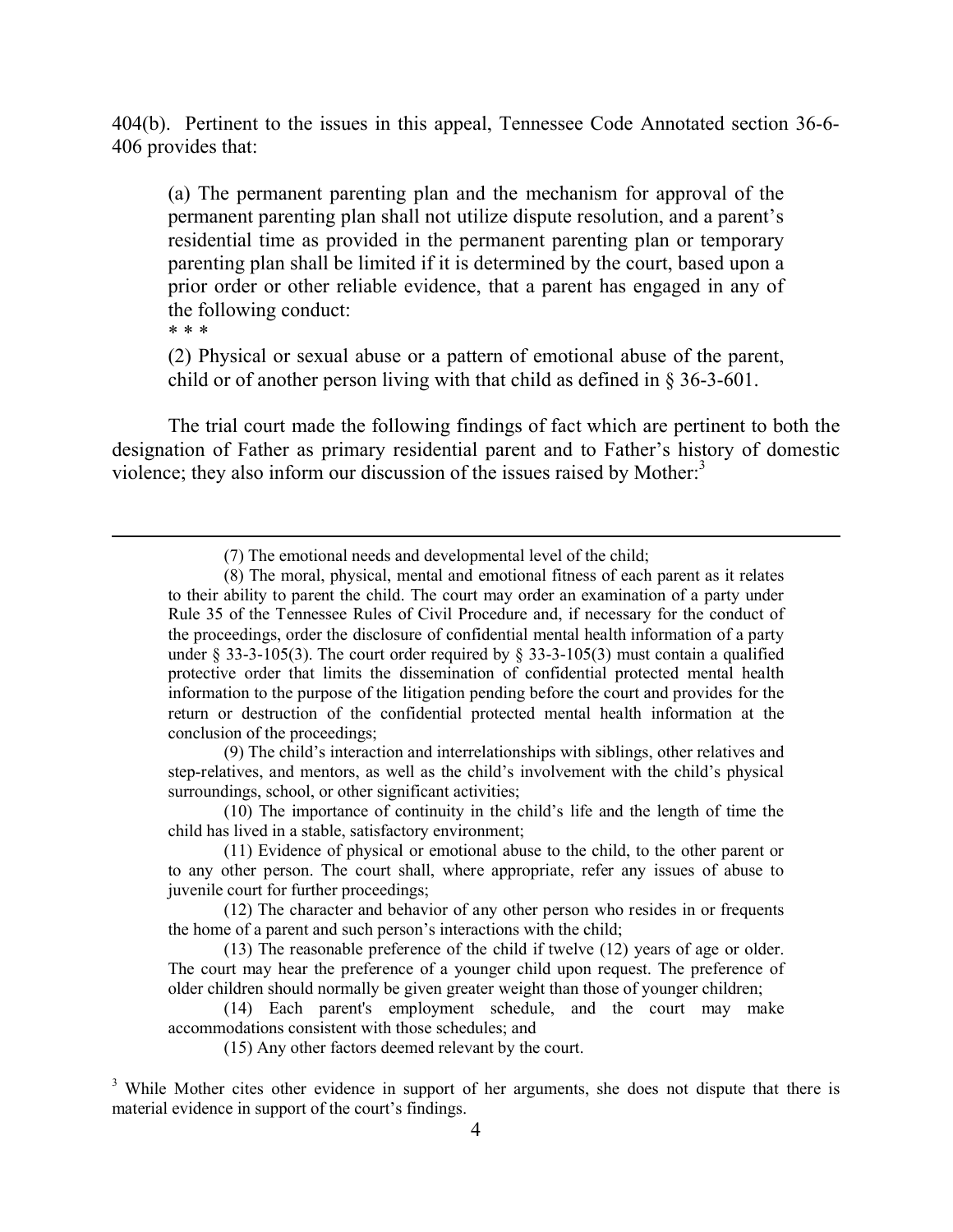1. The Court finds as a fact that this case consists of a marriage of relatively short duration and of this marriage there was a child born, named Gunner Mason Carr, date of birth, July 8, 2011.

2. The Court finds as a fact that the parties experienced marital difficulties during their marriage which resulted in the separation of the parties and a subsequent attempt at reconciliation.

3. The Court finds as a fact that the subsequent reconciliation was not successful and that in August of 2015, Ms. Kellie Renea Carr left the marital home and is currently residing in the Wilson County area of Middle Tennessee.

4. The Court finds as a fact that Gunner Mason Carr, date of birth, July 8, 2011 has been in the care, custody and control of Brent Dwayne Carr since August 2015.

5. That Court finds as a fact that Kellie Renea Carr has not had regular visits with the child since August, 2015 and the Court finds as a fact that she has made no significant child support payments nor has she had significant contact with the child, including only having one (1) visit and only called one (1) time in the last year.

6. The Court finds as a fact that the wife, Kellie Renea Carr admitted to calling in prescriptions of Hydrocodone though she claims she did this because they needed the money. There is some controversy between the parties as to the nature and the extent of the purpose of calling in the prescriptions, but the Court finds as a fact that Kellie Renea Carr admitted to calling in the prescriptions, although the purpose of which is disputed.

7. The Court finds as a fact that the child is currently in school and is doing well in school as testified to by his teacher, Lisa Miller.

8. The Court further finds as a fact that the father is involved in school and participated in the Christmas party and that the child is in the average range in school, however the child needs help with his phonics. This is supported by the testimony of the child's teacher, Lisa Miller.

9. The Court finds as a fact that the child, Gunner Mason Carr is involved in sports, as was testified to by his Coach, Timmy Ray, and that the father is active in the sporting activities and is supportive.

10. The Court finds as a fact that as a result of the significant contact that the father has had with this child over the course of the past fifteen (15) months that Gunner Mason Carr is significantly intertwined with the community of Overton County and is involved in church activities at First Baptist Church as testified to by the father, Brett Dwayne Carr and that Gunner is doing well in school, as testified to by the child's teacher and is involved in sporting activities as testified to by the child's coach, Timmy Ray.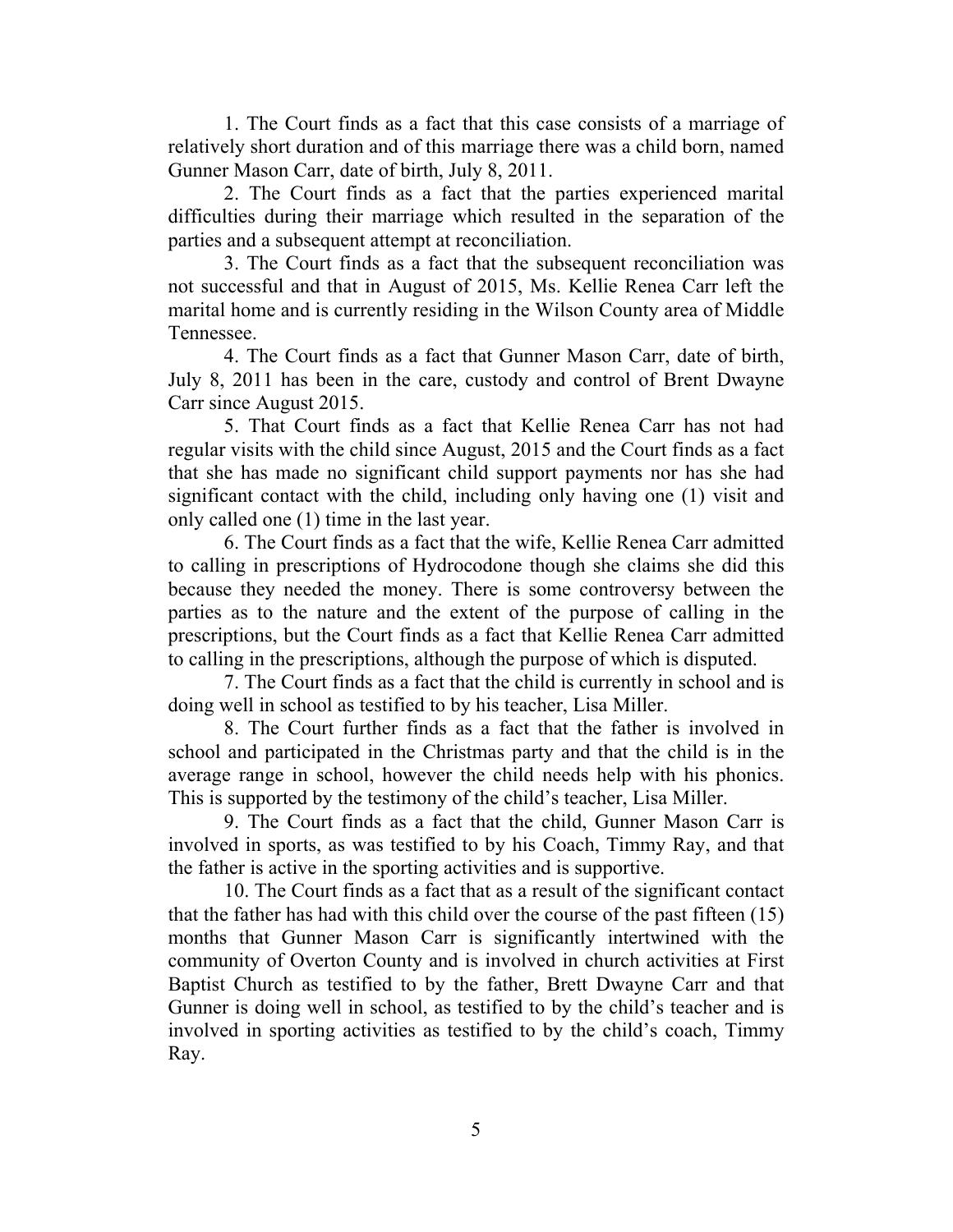11. The Court finds as a fact that the mother, Kellie Renea Carr has had limited contact and involvement with this child for at least the past fifteen (15) months.

12. The Court finds that Brent Dwayne Carr committed domestic violence against Kellie Renea Carr even though said violence was not reported to the authorities or the police. The Court has considered the testimony of Kellie Renea Carr which in and of itself would not be sufficient to support a finding of domestic abuse, however, the Court is of the opinion that the corroborative proof was sufficient and adequate by a preponderance of the evidence. Specifically, the Court gives credibility to the testimony of Jennifer McKee, who is a teacher at Head Start, who saw multiple bruises on Kellie Renea Carr. The testimony of Tammy Wells, who likewise works at the Head Start, who saw a black eye and a busted lip on the mother and she testified that the mother seemed afraid. The testimony of Christy Peek who saw bruising and black eyes on Kellie Renea Carr. The testimony of Christy Asburn, who is a receptionist, who saw multiple bruises on Kellie Carr. The testimony of Catrina Carr, who is a former babysitter, who testified she saw bruises on Kellie Renea Carr and that she had a black eye purportedly at the hands of her husband. The Court has great concern as to the issue of domestic violence and the Court finds that Brent Dwayne Carr did in fact commit domestic violence against Kellie Renea Carr.

13. The Court finds as a fact that Kellie Renea Carr engaged in conduct which placed this particular child in danger, or risk of serious danger, including the risk of death in that she left this child in a hot vehicle in 2012. The testimony was convincing to the Court that it was during the hot time of the year, that the child was left in car because he was "napping". The child was covered in sweat and the windows were up and according to the testimony of Teresa Carr and Marty Carr who corroborated this incident they were in fear for the child's safety. It must be noted that Teresa Carr nor Marty Carr did not make any reports to the Department of Children's Services regarding this matter, but none the less, the Court finds their testimony to be believable and credible and the Court finds that this event did, in fact, occur. The Court finds as a find of fact that this placed the child, Gunner Mason Carr, in serious risk of harm. $\binom{4}{1}$ 

14. The Court finds as a fact that Kellie Renea Carr is currently living with another man, named Gary Wells. The Court finds as a fact that Gary Wells has a felonious record consisting of forgery and perhaps custodial interference.

 $\overline{a}$ 

<sup>&</sup>lt;sup>4</sup> Father's parents testified regarding this matter; contrary to the finding, however, they testified that Mother's other child was the one left in the car.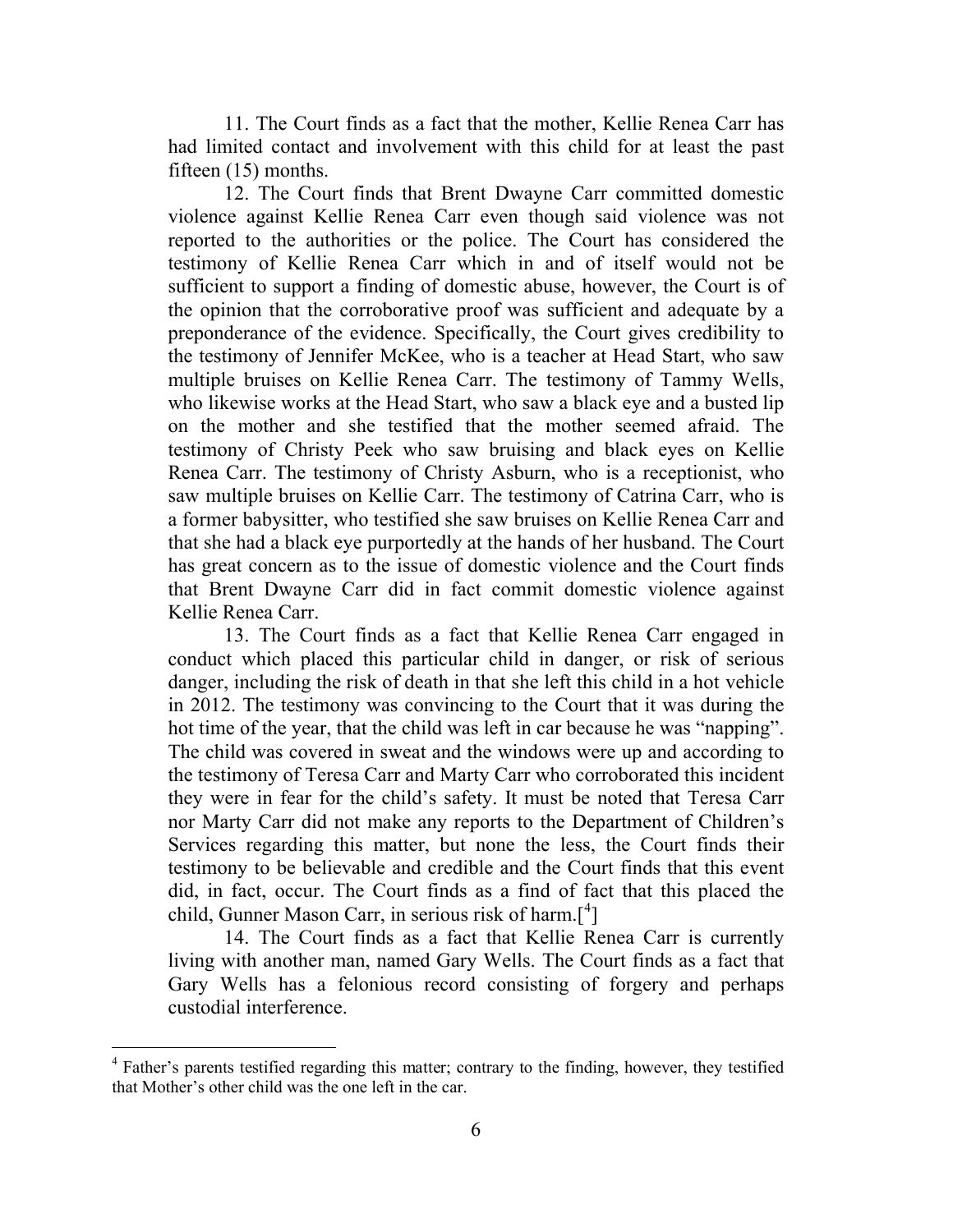15. The Court finds as a fact that that those felony convictions are of a property nature and are not the type of felony that would pose a risk of harm to the child directly other to affect the morality and the moral environment of the child should the child be permitted to be around Gary Wells.

16. The Court finds as a fact that Kellie Renea Carr did not keep her house organized, tidy or clean and that the photographs that we entered into trial show a house that was in disarray and perhaps was unsanitary as testified to by Marty Carr and Teresa Carr who indicated that there was dog feces in the home and thus the Court finds that Ms. Kellie Renea Carr did not keep a stable and suitable living environment that would be in the best interest of her minor child.

In its conclusions of law, the trial court stated that it was "consider[ing] each and every factor contained in TCA  $\S$  36-6-106 (a)(1)-(10)<sup>55</sup>; the court then proceeded to

(3) The importance of continuity in the child's life and the length of time the child has lived in a stable, satisfactory environment; provided, that, where there is a finding, under subdivision (a)(8), of child abuse, as defined in  $\S$  39-15-401 or  $\S$  39-15-402, or child sexual abuse, as defined in  $\S$  37-1-602, by one (1) parent, and that a nonperpetrating parent or caregiver has relocated in order to flee the perpetrating parent, that the relocation shall not weigh against an award of custody;

(4) The stability of the family unit of the parents or caregivers;

(6) The home, school and community record of the child;

 $\frac{5}{\text{The factors in the previous version of section 36-6-106(a)}$  (2014) are:

<sup>(1)</sup> The love, affection and emotional ties existing between the parents or caregivers and the child;

<sup>(2)</sup> The disposition of the parents or caregivers to provide the child with food, clothing, medical care, education and other necessary care and the degree to which a parent or caregiver has been the primary caregiver;

<sup>(5)</sup> The mental and physical health of the parents or caregivers. The court may, when it deems appropriate, order an examination of a party pursuant to Rule 35 of the Tennessee Rules of Civil Procedure and, if necessary for the conduct of the proceedings, order the disclosure of confidential mental health information of a party pursuant to  $\S 33-3-105(3)$ . The court order required by  $\S 33-3-105(3)$  shall contain a qualified protective order that, at a minimum, expressly limits the dissemination of confidential protected mental health information for the purpose of the litigation pending before the court and provides for the return or destruction of the confidential protected mental health information at the conclusion of the proceedings;

 $(7)(A)$  The reasonable preference of the child, if twelve  $(12)$  years of age or older;

<sup>(</sup>B) The court may hear the preference of a younger child on request. The preferences of older children should normally be given greater weight than those of younger children;

<sup>(8)</sup> Evidence of physical or emotional abuse to the child, to the other parent or to any other person; provided, that, where there are allegations that one (1) parent has committed child abuse, as defined in § 39-15-401 or § 39-15-402, or child sexual abuse, as defined in § 37-1-602, against a family member, the court shall consider all evidence relevant to the physical and emotional safety of the child, and determine, by a clear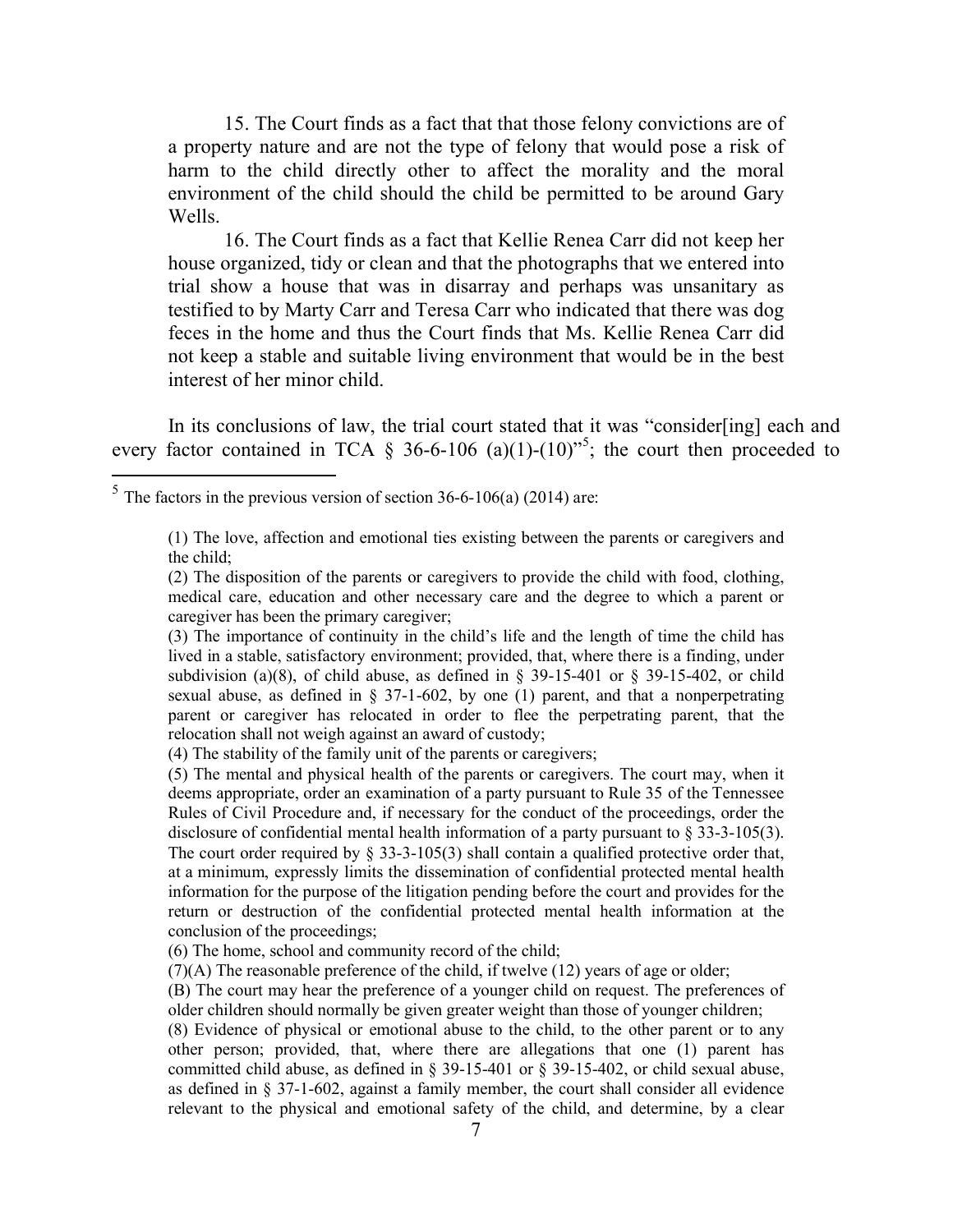discuss the evidence and reach a conclusion regarding the parent in whose favor a particular factor weighed. The version of the statute used by the court contained ten factors; this statute, however, was repealed by Acts 2014, chapter 617, section 4, and replaced by the fifteen factors quoted in footnote 2, above, effective July 1, 2014. Mother does not contend that the court erred in applying an incorrect version of the statute and in her brief on appeal she discusses the fifteen factors in the current version; in his brief Father details the evidence which supports the conclusions reached by the court. Because we resolve this case as a matter of law, we do not deem it necessary to review the record to determine where the preponderance of the evidence lies relative to the factors not discussed by the trial court. *See Ganzevoort*, 949 S.W.2d at 296.

The trial court held that six of the ten factors weighed in favor of father, two were weighed equally, and one was not applicable; the factor that is the basis of Mother's appeal is the court's holding relative to factor 8, which is supported by factual finding 12, quoted above:

When considering factor eight of physical and mental abuse to the child or the other parent; the Court does have concerns about Brent Dwayne Carr. The Court has previously made a finding of fact that Mr. Brent Carr engaged in physical violence against Kellie Renea Carr. The Court struggled greatly with this issue as the Court finds that Mr. Carr was abusive to his wife. The Court has great concern that this young child will be placed with a man that has engaged in physical abuse of his wife. In conclusion with struggling with this issue, the Court has reviewed the totality of the best interest and the factors in this case and finds that this does not overcome the court's opinion that the child be placed with the father. There has been no evidence presented that Mr. Carr has been

 $\overline{a}$ 

preponderance of the evidence, whether such abuse has occurred. The court shall include in its decision a written finding of all evidence, and all findings of facts connected to the evidence. In addition, the court shall, where appropriate, refer any issues of abuse to the juvenile court for further proceedings;

<sup>(9)</sup> The character and behavior of any other person who resides in or frequents the home of a parent or caregiver and the person's interactions with the child; and

<sup>(10)</sup> Each parent's or caregiver's past and potential for future performance of parenting responsibilities, including the willingness and ability of each of the parents and caregivers to facilitate and encourage a close and continuing parent-child relationship between the child and both of the child's parents, consistent with the best interest of the child. In determining the willingness of each of the parents and caregivers to facilitate and encourage a close and continuing parent-child relationship between the child and both of the child's parents, the court shall consider the likelihood of each parent and caregiver to honor and facilitate court ordered parenting arrangements and rights, and the court shall further consider any history of either parent or any caregiver denying parenting time to either parent in violation of a court order.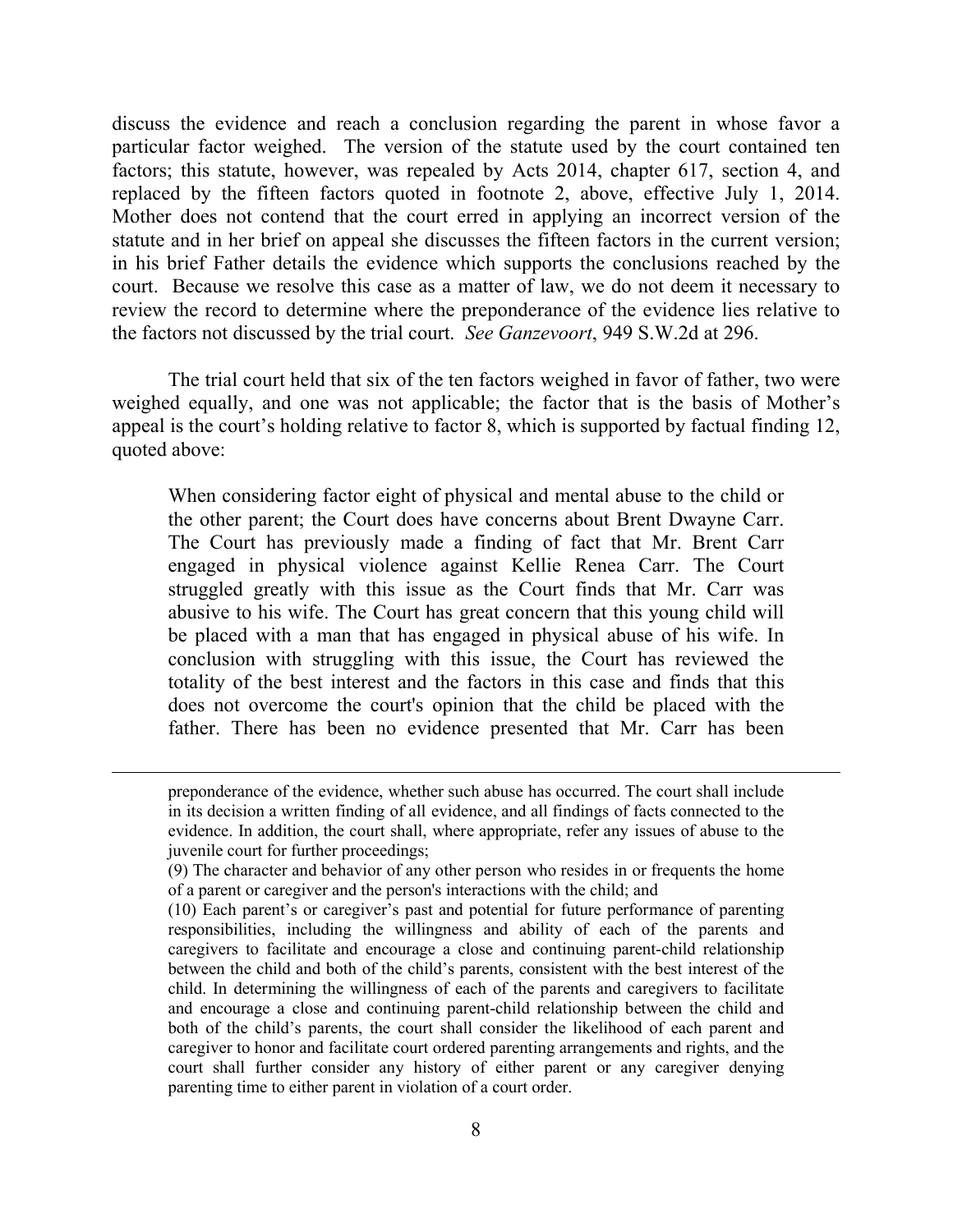abusive to this child. The Court finds that the abuse was directed toward the former spouse and that is concerning. In reviewing the totality of the interest set forth in this statute and the best interest of the child the Court gives that weight, but does not feel that it is compelling to overcome the rest of the factors in this chapter.

Father does not contest the factual finding that he committed domestic violence against Mother. Mother argues that designating Father as primary residential parent and the allocation of residential parenting time runs counter to this holding and the evidence upon which it is based.

Mother contends that she should have been named primary residential parent and Father's parenting time should have been reduced due to his physical and verbal abuse; that the trial court overlooked the efforts Mother has taken to get her life back together after years of abuse; and that the court failed to properly assess Father's fitness to raise Gunner in light of his history of abuse.

The trial court found that Father committed domestic violence against Mother, a finding with which the court "struggled greatly" and which caused the court "great concern." From the record, however, we cannot determine the extent to which the court took the requirement of Tennessee Code Annotated section 36-6-406(a)(2) into account in designating Father as primary residential parent and in developing the residential parenting time schedule.<sup>6</sup> Moreover, it does not appear from either the court's findings or its conclusions that the court considered the testimony of Dr. Tara LeMaire, a physician for whom Mother worked, who observed and treated Mother, and opined as to the effect of Father's abuse on Mother.<sup>7</sup> In addition to invoking section 36-6-406(a)(2), Dr.

- A. And that was also consistent with her concerns.
- Q. Okay. Go ahead.

 $\overline{a}$ 

<sup>&</sup>lt;sup>6</sup> Under the parenting plan adopted by the court, Mother has 96 days of residential parenting time per year and Father has 269 days.

 $\frac{7}{1}$  With respect to her observations of Father's behavior Dr. LeMaire testified:

Q. Okay. Was that consistent with what you saw happening, the dynamics?

A. His interactions with her and the children were always consistent with battered wife syndrome. She was fearful of him. Everything she did and said were in an effort not to invoke anger. Because he would be angry. He would do this, or he would do that, or he would hit her. And on one occasion when we went out to lunch, he showed up where we were. He was waiting for us outside, followed us to lunch and sat and watched us while we ate.

Q. Is that typical, in your opinion, of battered wife syndrome and controlling behavior?

A. It is. It is. It is. Everything he ever did was very typical of everything she reported.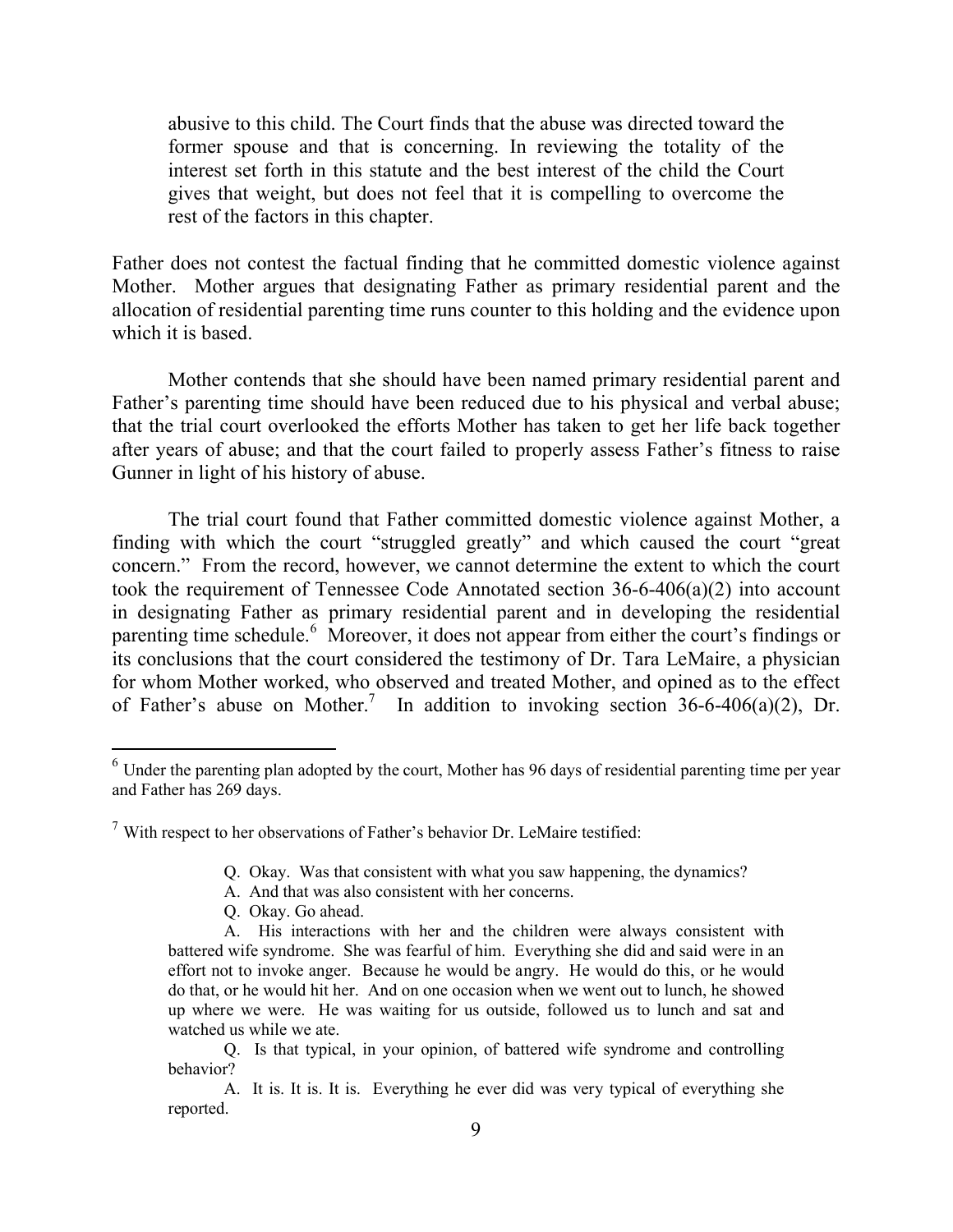LeMaire's testimony places some of Mother's testimony regarding her fear of Father, her leaving the family home and establishing a new home in a different county, and her reluctance to do anything that would incite Father in a different context; this was not discussed by the court.

Tennessee Code Annotated section 36-6-406(a)(2) embodies a statutory mandate. *See In re Emma E*., No. M2008-02212-COA-R3-JV, 2010 WL 565630, at \*7 (Tenn. Ct. App. Feb. 17, 2010) (stating that, pursuant to the statute, "[i]f the court determined that Father physically, sexually, or emotionally abused Mother, it would have been bound to limit Father's parenting time to some degree."); *see also Jacobsen v. Jacobsen*, No. M2012-01845-COA-R3-CV, 2013 WL 1400618, \*4 (Tenn. Ct. App. April 5, 2013). The decision to name Father as primary residential parent and to adopt the residential parenting schedule is also affected by the court's findings relative to certain behavior of Mother, particularly her home environment and an incident wherein the court found Mother put Gunner in danger by leaving him in a hot car. $8\,$  In short, there is also evidence which might invoke provisions of Tennessee Code Annotated section 36-6-406(d).<sup>9</sup>

Q. Okay. Okay. Did you make a diagnosis that she was suffering from battered wife syndrome?

A. I don't believe that syndrome was in my diagnosis, but I do believe I had noted in my record that I believed she was the victim of the abuse.

Q. Right. Okay.

 $\overline{a}$ 

A. I did not go so far as to put "battered wife syndrome" in my diagnosis because I felt like that was a psychological diagnosis. And I'm not a psychiatrist.

 $8$  This finding is not supported by the evidence, in that Father's parents, who testified about the incident, both stated that it involved Mother's daughter, not Gunner.

 $9^9$  Tennessee Code Annotated section 36-6-406(d) states:

(d) A parent's involvement or conduct may have an adverse effect on the child's best interest, and the court may preclude or limit any provisions of a parenting plan, if any of the following limiting factors are found to exist after a hearing:

(1) A parent's neglect or substantial nonperformance of parenting responsibilities;

(2) An emotional or physical impairment that interferes with the parent's performance of parenting responsibilities as defined in § 36-6-402;

(3) An impairment resulting from drug, alcohol, or other substance abuse that interferes with the performance of parenting responsibilities;

(4) The absence or substantial impairment of emotional ties between the parent and the child;

(5) The abusive use of conflict by the parent that creates the danger of damage to the child's psychological development;

(6) A parent has withheld from the other parent access to the child for a protracted period without good cause;

(7) A parent's criminal convictions as they relate to such parent's ability to parent or to the welfare of the child; or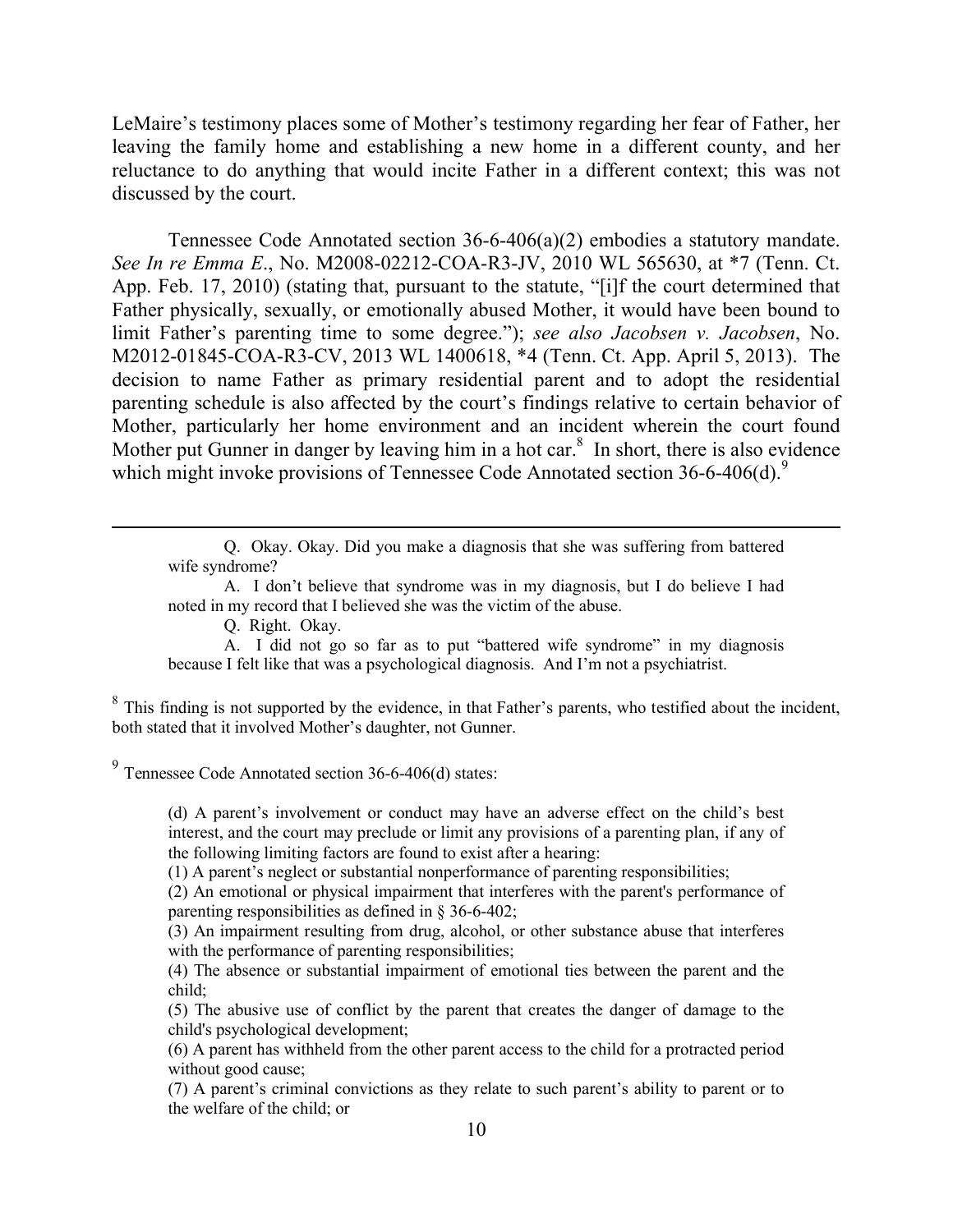A trial court abuses its discretion when it fails to consider the applicable law and relevant facts in reaching its decision. *Konvalinka v. Chattanooga-Hamilton Cnty. Hosp. Auth*. 249 S.W.3d 346, 358 (Tenn. 2008). An abuse of discretion occurs if a trial court causes an injustice to a party by "(1) applying an incorrect legal standard, (2) reaching an illogical or unreasonable decision, or (3) basing its decision on a clearly erroneous assessment of the evidence." *Lee Med., Inc. v. Beecher*, 312 S.W.3d 515, 524 (Tenn.  $2010$ ).<sup>10</sup> The *Beecher* Court directs appellate courts to review a lower court's discretionary decision to determine:

(1) whether the factual basis for the decision is properly supported by evidence in the record, (2) whether the lower court properly identified and applied the most appropriate legal principles applicable to the decision, and (3) whether the lower court's decision was within the range of acceptable alternative dispositions.

*Id*.

Our ability to review the decisions to designate Father as primary residential parent and to adopt the parenting plan, affording the trial court the deference called for by the standard of review, is limited because the court did not identify and apply the appropriate legal principle, specifically Tennessee Code Annotated section 36-6-406, in making the decisions. Consistent with our standard of review, this a determination more appropriately made by the trial court.

*Beecher*, 312 S.W.3d at 524 (Tenn. 2010).

<sup>(8)</sup> Such other factors or conduct as the court expressly finds adverse to the best interests of the child.

 $10$  The Supreme Court described the abuse of discretion standard of review thusly:

The abuse of discretion standard of review envisions a less rigorous review of the lower court's decision and a decreased likelihood that the decision will be reversed on appeal. *Beard v. Bd. of Prof'l Responsibility*, 288 S.W.3d 838, 860 (Tenn. 2009); *State ex rel. Jones v. Looper*, 86 S.W.3d 189, 193 (Tenn. Ct. App. 2000). It reflects an awareness that the decision being reviewed involved a choice among several acceptable alternatives. *Overstreet v. Shoney's, Inc*., 4 S.W.3d 694, 708 (Tenn. Ct. App. 1999). Thus, it does not permit reviewing courts to second-guess the court below, *White v. Vanderbilt Univ*., 21 S.W.3d 215, 223 (Tenn. Ct. App. 1999), or to substitute their discretion for the lower court's, *Henry v. Goins*, 104 S.W.3d 475, 479 (Tenn. 2003); *Myint v. Allstate Ins. Co*., 970 S.W.2d 920, 927 (Tenn. 1998). The abuse of discretion standard of review does not, however, immunize a lower court's decision from any meaningful appellate scrutiny. *Boyd v. Comdata Network, Inc*., 88 S.W.3d 203, 211 (Tenn. Ct. App. 2002).